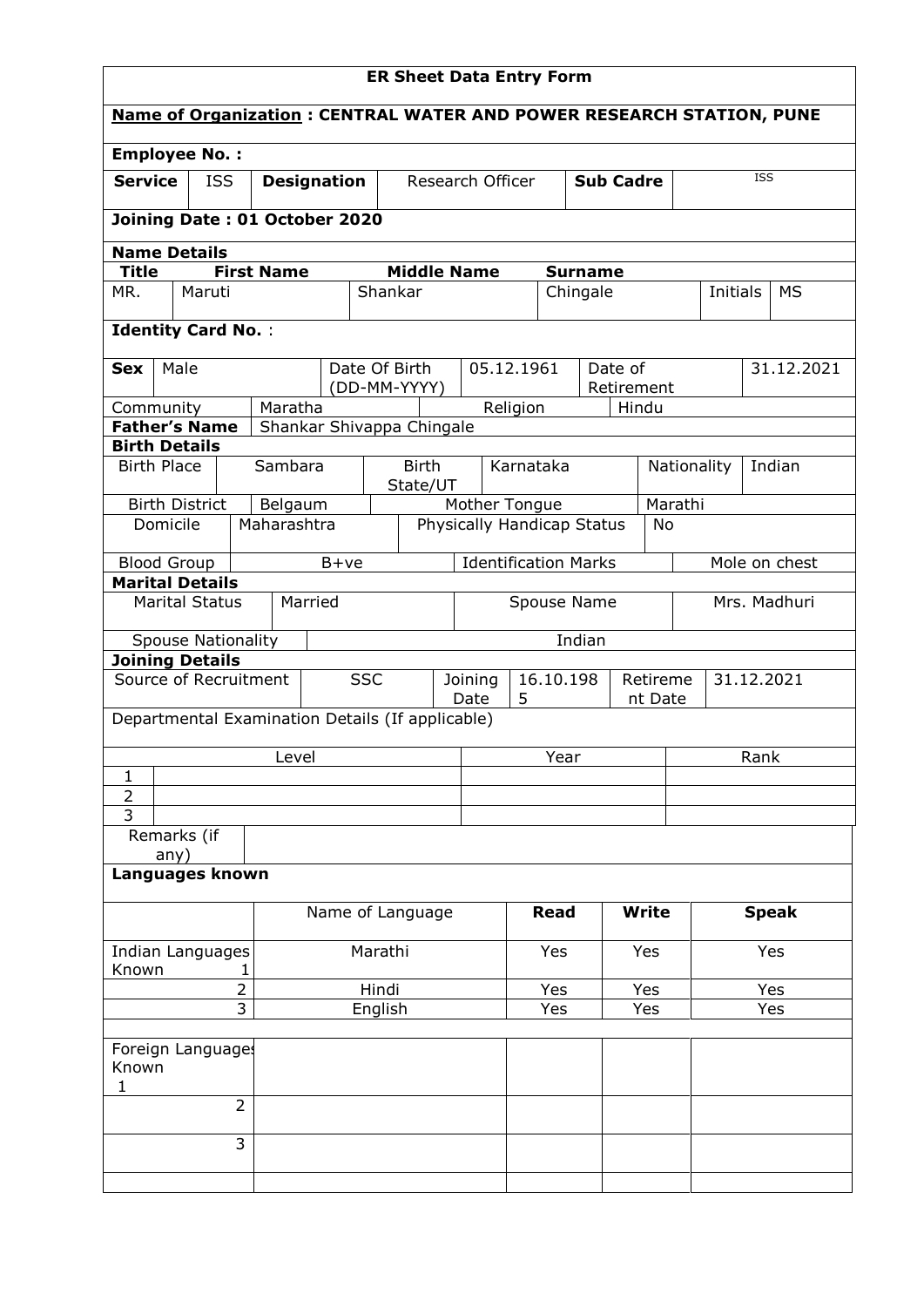## Details of deputation (if applicable)

| Name of the Office | Post held at that<br>time in parent office | Name of post<br>(selected for<br>deputation | Period of deputation |      |  |
|--------------------|--------------------------------------------|---------------------------------------------|----------------------|------|--|
|                    |                                            |                                             | Since                | From |  |
|                    |                                            |                                             |                      |      |  |

## Details of Foreign Visit

| SI.<br>No. | Place of Visit | Date of<br>visit | Post held at<br>that time | Whether it<br>is a<br>personal or<br>official visit | Details of visit |
|------------|----------------|------------------|---------------------------|-----------------------------------------------------|------------------|
|            |                |                  |                           |                                                     |                  |

## Transfer/Posting Detail (if applicable)

| Place      | Period of posting |           |  |  |  |  |
|------------|-------------------|-----------|--|--|--|--|
|            | Since             | From      |  |  |  |  |
|            |                   |           |  |  |  |  |
| Pune       | 1985              | 2009      |  |  |  |  |
| Coimbatore | 2009              | 2009      |  |  |  |  |
| Mumbai     | 2009              | 2020      |  |  |  |  |
| Pune       | 2020              | Till date |  |  |  |  |

| Qualification (Use extra photocopy sheets for multi qualifications, experience, training, awards details) |                   |                |                      |                         |         |                  |      |         |
|-----------------------------------------------------------------------------------------------------------|-------------------|----------------|----------------------|-------------------------|---------|------------------|------|---------|
| Qualification                                                                                             |                   |                | Discipline           |                         |         | Specialization 1 |      |         |
| B.com                                                                                                     | Commerce          |                |                      |                         |         |                  |      |         |
| Year                                                                                                      | Division          |                | CGPA/ % Marks        |                         |         | Specialization 2 |      |         |
| 1983                                                                                                      |                   | Second         |                      | 50                      |         |                  |      |         |
| Institution                                                                                               |                   | University     |                      |                         | Place   |                  |      | Country |
| Bhaurao Kakatkar                                                                                          |                   |                | Karnataka University |                         | Dharwad |                  |      | India   |
| Collage Belgaum                                                                                           |                   | <b>Dharwad</b> |                      |                         |         |                  |      |         |
| <b>Experience</b>                                                                                         |                   |                |                      |                         |         |                  |      |         |
| Type of Posting                                                                                           |                   |                | Level                |                         |         |                  |      |         |
| Direct Recruitment                                                                                        |                   |                | Middle               |                         |         |                  |      |         |
| Designation                                                                                               |                   |                |                      | <b>Present Position</b> |         |                  |      |         |
| Research Officer                                                                                          |                   |                |                      | Permanent               |         |                  |      |         |
| Ministry                                                                                                  | Department        |                |                      |                         |         |                  |      |         |
| <b>MOWR</b>                                                                                               | <b>CWPRS</b>      |                |                      |                         |         |                  |      |         |
| Office                                                                                                    | Place             |                |                      |                         |         |                  |      |         |
| <b>CWPRS KHADAKWASALA PUNE</b>                                                                            | <b>PUNE</b>       |                |                      |                         |         |                  |      |         |
| <b>Experience Subject</b>                                                                                 | Period of Posting |                |                      |                         |         |                  |      |         |
| Major                                                                                                     |                   |                | Minor                |                         |         |                  | From | To      |
|                                                                                                           |                   |                |                      |                         |         |                  |      |         |